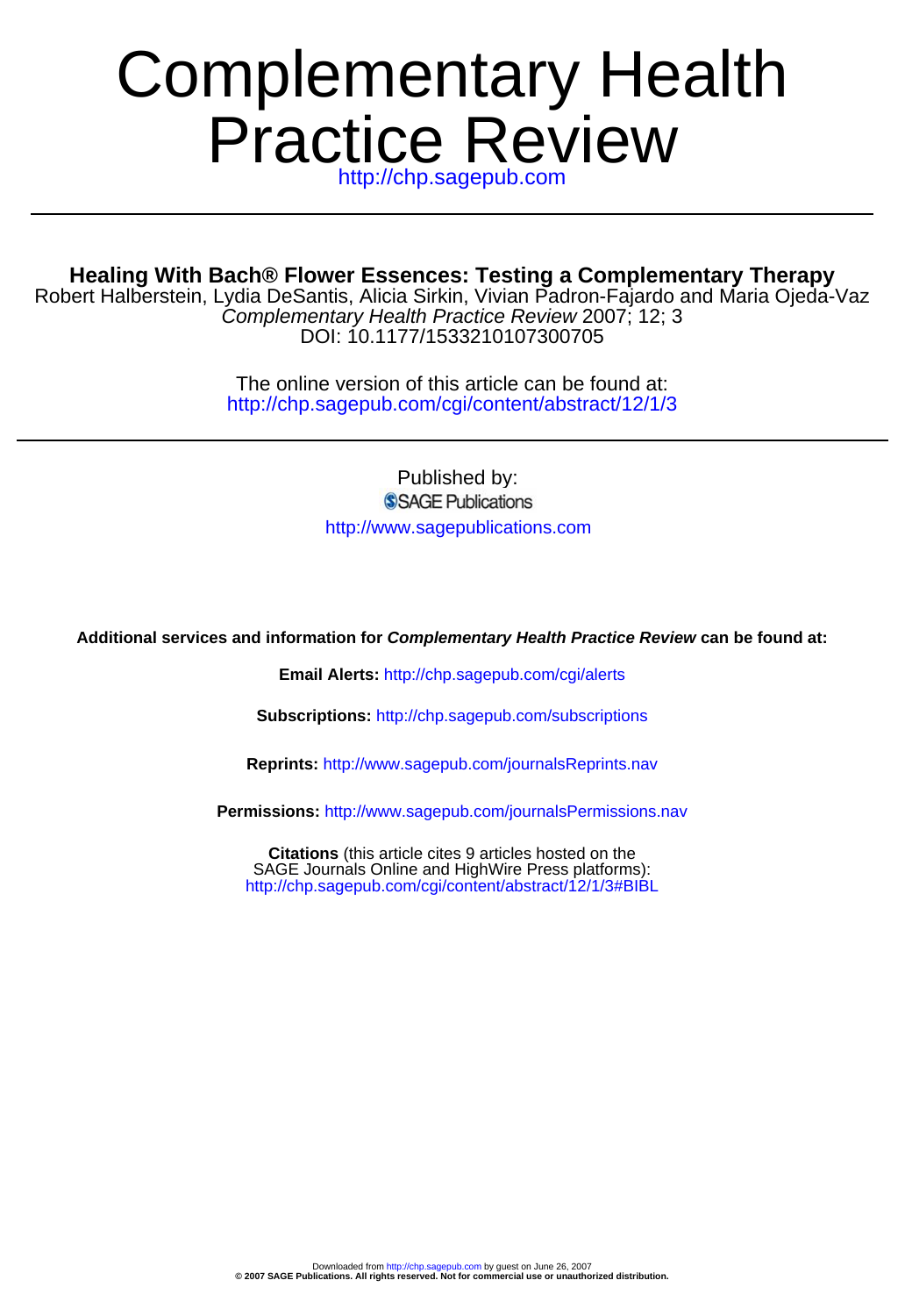## **Healing With Bach® Flower Essences: Testing a Complementary Therapy**

**Robert Halberstein, PhD Lydia DeSantis, PhD, RN, MPH, FAAN Alicia Sirkin, RDH, BFRP Vivian Padron-Fajardo, PhD, ARNP, FNP Maria Ojeda-Vaz, MPH, MSN**

Bach® Original Flower Essence (BFE) Rescue® Remedy, a modality used since 1930 but not yet thoroughly investigated scientifically, was evaluated for the reduction of acute situational stress. A double-blind clinical trial comparing a standard dosage of BFE Rescue Remedy against a placebo of identical appearance was conducted in a sample of 111 individuals aged 18 to 49, randomized into treatment  $(n = 53)$  and control (*n* = 58) groups. The Spielberger State-Trait Anxiety Inventory (STAI) was administered before and after the use of Rescue Remedy or placebo. Downward trends in anxiety level measurements were discovered in both the treatment (Rescue Remedy) and control (placebo) groups. Statistical analyses indicated that only the high-state anxiety treatment subgroup demonstrated a statistically significant difference between pretest and posttest scores. The results suggest that BFE Rescue Remedy may be effective in reducing high levels of situational anxiety.

**Keywords:** flower essences; double-blind; stress management

Bach® Original Flower Essence (BFE) therapy is a widely used complementary modality that deserves further scientific investigation. Because few research studies have been conducted on this intervention, the purpose of the present study is to provide a scientific analysis of the BFE combination formula Rescue® Remedy, an over-the-counter complementary and alternative medicine (CAM) therapy that is prescribed for the relief of emotional stress such as "state anxiety."

BFE therapy is a prominent self-care healing remedy system that has been extensively applied for stress relief since its initial formulation in 1930. Lindquist, Tracy, Savik, and Watanuki (2005) investigated the use of alternative and complementary therapies in critical care settings for five regional divisions in the United States and concluded that CAM modalities were effective strategies for both patients and nurses in managing moderate to high stress. The authors found that BFE therapy was ranked 15th among the top CAM therapies cited. Cassileth (1998), describing the usefulness of BFEs, states that "the remedies seem to function to stabilize emotions and promote a general sense of well-being, stimulating

*Complementary Health Practice Review*, Vol. 12 No. 1, January 2007 3-14 DOI: 10.1177/1533210107300705 © 2007 Sage Publications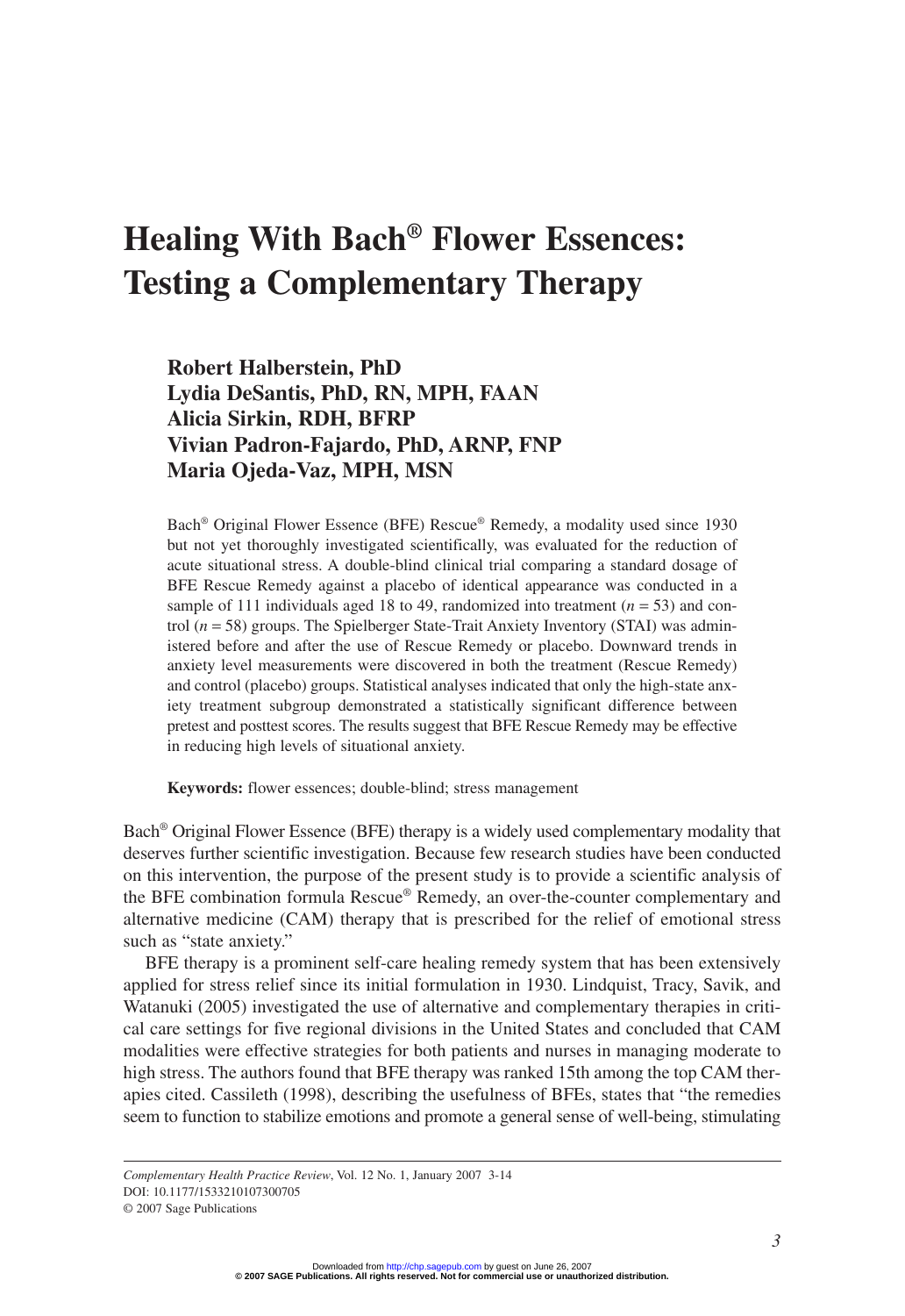an internal healing process" (p. 83). BFEs are believed to assist the body in healing itself by providing a positive emotional state that is conducive to the restoration of a healthy equilibrium and by acting to catalyze an individual's own internal resources for maintaining balance (Barnard, 2001; Chancellor, 2000; Sirkin, 2001, 2002).

#### **HISTORICAL BACKGROUND OF BFEs**

BFEs represent an illustrative example of a longstanding complementary self-help system that has only recently been the focus of scientific scrutiny. BFEs are homeopathic-like plant products first developed in the early 20th century for treating various illnesses by restoring emotional balance in persons suffering from stress related to disease or injury. The BFE concept was developed by British homeopath and physician Edward Bach, who believed that illness stems mainly from physical and mental disharmonies caused by negative states of mind (Bach & Wheeler, 1925). Vlamis (1990) points out that Bach was convinced that "deep disharmony within the sufferer, such as worry, anxiety, and impatience so depleted the individual's vitality that the body lost its natural resistance and became vulnerable to infections and other illnesses" (p. 12).

Bach experimented with the derivatives of 37 species of wildflowers and natural spring water. He theorized that the diluted botanical preparations could assist in the rebalancing of an individual experiencing emotional distress, such as anxiety, grief, fear, depression, or loneliness. Bach believed that capturing the "essence" of a flower in a nontoxic liquid form could harness its innate healing energy and thus be safer and more effective than the biodynamic chemical components of the plant (Ball, 2000; Barnard, 2001; Chancellor, 2000). Rescue Remedy is a blend of five BFEs that Bach practitioners state is specifically indicated for the management of acute stress and emotional imbalance (Dr. Edward Bach Centre, 2007).

Because the healing power of flower essences is said to be ultimately released by the energy of the sun in natural spring water, BFEs are sometimes compared with other solarinfluenced energy medicines. For example, healing with gem essences involves the exposure of precious stones, including opals, emeralds, and amethysts, in distilled water to direct sunlight. Bach practitioners believe that the water then retains the essence—also called the "vibratory imprint" or "memory"—of the individual plant or gemstone, which then serves as the active medicinal agent (Nauman, 2000). Natural spring water by itself ("rock water" essence) is also considered by BFE specialists to be imbued with healing qualities when placed in the sun for a 3-hr period (Scheffer, 2001).

The original BFE concentrates continue to be prepared by the Bach Centre of Sotwell, Oxfordshire, England and commercially bottled and distributed by the Nelson Company in London. Other similar flower essence remedies are available; however, they are not officially authorized or endorsed by the Bach Centre (Nauman, 2000). One example is the product line of the Flower Essence Service based in the United States (www.fesflowers.com). Another is Healing Herbs, Ltd. in Hereford, England (www.healingherbs.co.uk). Vlamis (1990) provides guidelines for distinguishing authentic, original BFEs from competing brands.

#### **PREPARATION, APPLICATION, AND USES OF BFEs**

BFEs are derived by two methods from specially collected and prepared individual flowers selected from the 37 species in the Bach "pharmacopoeia." In the "sun method," the entire heads of selected flowers are placed in a glass or crystal bowl containing pure spring water and exposed to direct sunlight for 3 hr, during which time the water is said to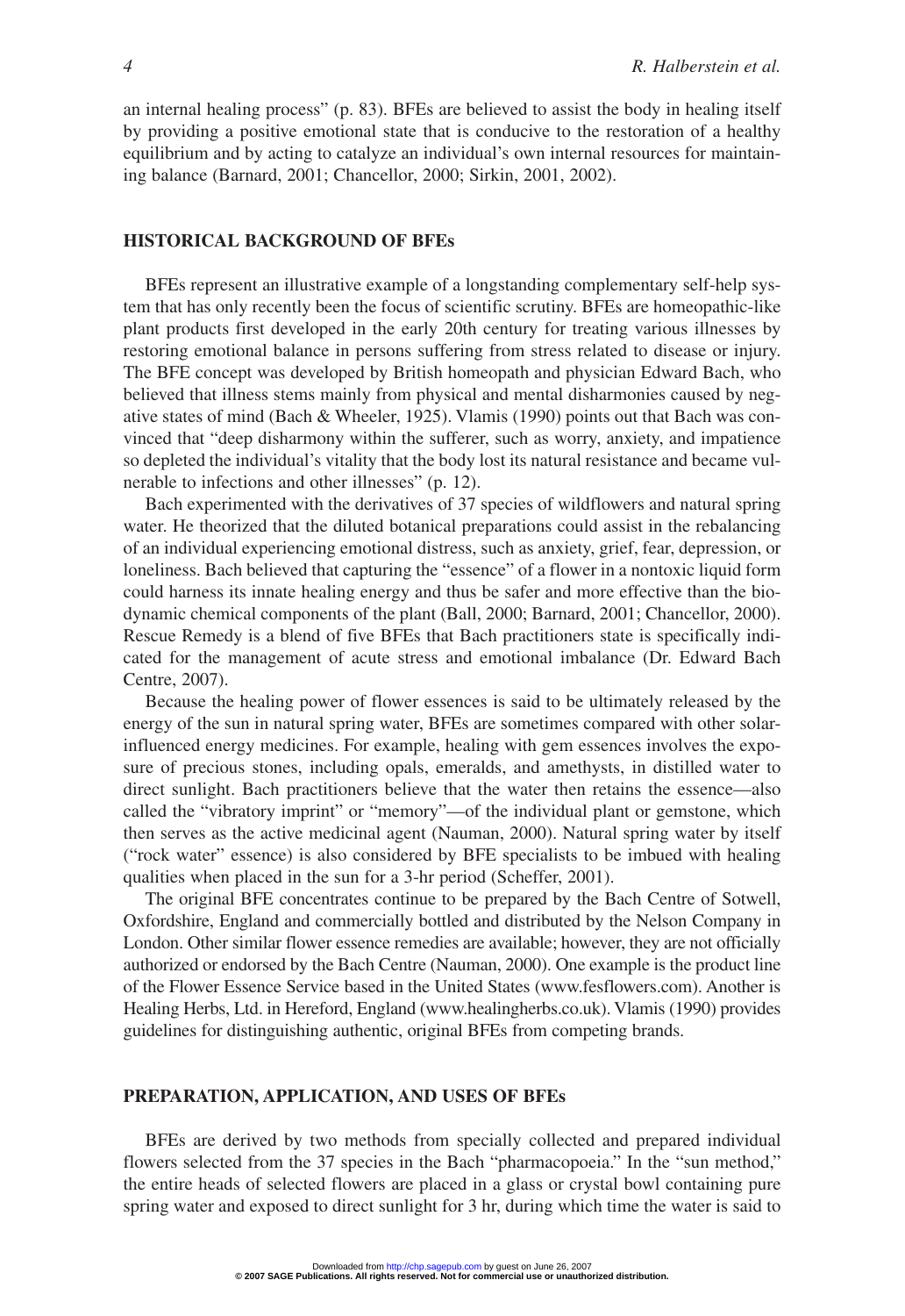become "impregnated" with the healing vibrational energy of the plant (Howard, 1997; Weeks & Bullen, 1990). Bach recommended that the flowers be harvested in the morning and handled in a specific manner prior to processing (Scheffer, 2001). In the "boiling method," flowers are obtained from mature trees, shrubs, and bushes. Flower heads, twigs, leaves, and other parts of a single plant species are all boiled in spring water for 30 min. The resulting concentrated mixture from both methods of preparation, called the *mother tincture*, is filtered multiple times to remove plant residues. According to Bach, both the sun method and the boiling method release a flower's essence into the water and "potentize" it. BFEs are produced as soon as possible after picking the selected flowers to minimize the possible loss of their healing energies (Howard, 1997; U. Jonsson, personal communication, September 2, 2003; Scheffer, 2001). To create "stock concentrate" bottles for consumers, two drops of the mother tincture are added to 30 ml of a solution of 27% grape alcohol. The alcohol is an inert ingredient for preservative purposes as per label of Rescue Remedy (Bach Shop Original Flower Remedies, 2005). The stock concentrate essences may then be combined after they are produced, when a particular treatment plan is established.

Stock concentrate BFE liquids are administered orally in drop form or applied topically to pulse points, including at the wrists, temples, and behind the ears. Dosage variations correspond to particular conditions under treatment. BFEs are also further diluted with spring water to create compresses for skin irritations, and the diluted solutions can also be put into baths to relieve fatigue and exhaustion (Scheffer, 1988; Weeks & Bullen, 1990).

The manufacturing of BFEs is supervised by the Medicines and Healthcare Products Regulatory Agency in the United Kingdom. The marketing of BFE products in the United States is regulated by the United States Food and Drug Administration (FDA). Individual BFE monographs are listed in the *Homeopathic Pharmacopoeia of the United States* (American Institute of Homeopathy, 1979) and the *British Homeopathic Pharmacopoeia* (British Association of Homeopathic Manufacturers Scientific Committee, 1999).

BFEs are generally recommended for the relief of emotional distress such as panic and depression, although Bach specialists emphasize that the resulting restoration of emotional harmony can also assist in the reduction or elimination of the symptoms of physical disorders, especially those related to the individual's mental state (Sirkin, 2002). Evidence from case studies has been cited by a number of authors and suggests that BFEs are effective in the treatment and management of emotional disharmonies that may affect conditions such as asthma, eating and sleep disorders, hypertension, migraines and other types of headaches, gastrointestinal problems, temporal mandibular joint dysfunction, eczema, allergies, dyslexia, and various types of pain (Chancellor, 2000; Scheffer, 1988, 2001; Vlamis, 1990).

Bach practitioners indicate that BFEs do not lose their potency or interact with foods or other medications, and they are suitable for use with infants, children, animals, and plants that have been traumatized, injured, or otherwise depleted of energy (Howard, 1994; Masi, 2003; Scheffer, 1988; Vlamis, 1990). According to a representative of the Nelson Company, BFE products have no reported adverse side effects. He stated,

Based on records extending back to 1970 by The Medicines Control Agency of the United Kingdom and from 1993 by A. Nelson & Company, there have been no reports of serious adverse effects directly related to BFEs or Rescue Remedy or negative interactions with other medicinal products. (U. Jonsson, personal communication, June 1, 2001)

Rescue Remedy is the BFE combination formula that is most frequently prescribed for relief from the acute stress of emergencies, shock, and anxiety. This single preparation consists of the essences of five separate flower species that, together, are said to provide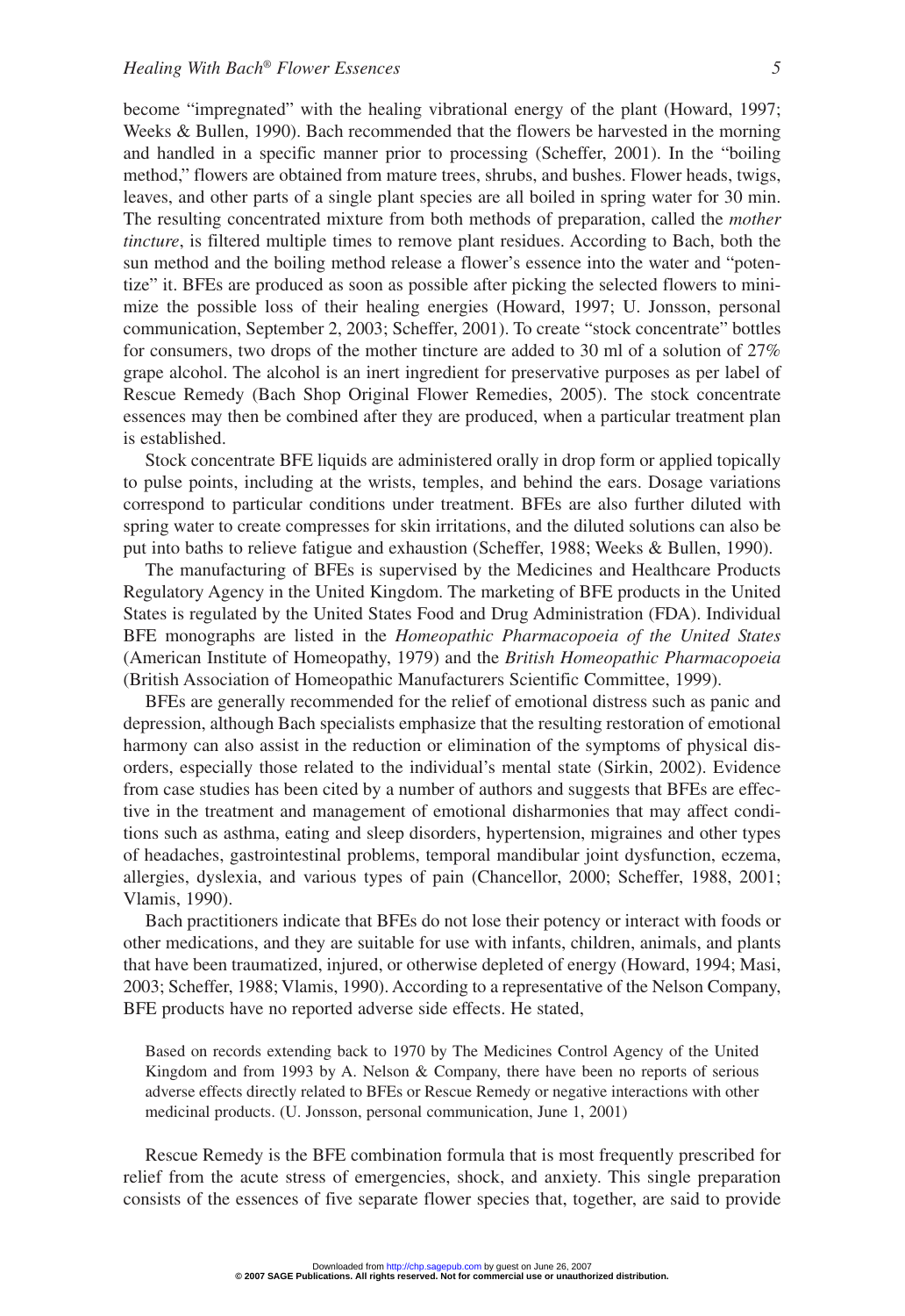an immediate calming effect—Cherry Plum (*Prunus cerasifera*), Clematis (*Clematis vitalba*), Impatiens (*Impatiens glandulifera*), Star of Bethlehem (*Ornithogalum umbellatum*), and Rock Rose (*Helianthemum nummularium*) (Vlamis, 1990). Rescue Remedy liquid is repeatedly ingested orally or applied topically to pulse points until the stress is reduced and brought under control. Rescue® Remedy cream is also placed on pulse points for the management of severe emotional stresses and crises. It can also be applied directly on the skin to promote the healing of irritations, bruises, sprains, scratches, burns, insect bites, rashes, and sore or stiff muscles (Vlamis, 1990).

Beyond anecdotal reports, the validity and consequent utility of BFEs will ultimately be determined by scientific evaluation. However, few experimental studies have been conducted, and their outcomes are different and equivocal. Two treatment/control trials have recently been published which showed a lack of significant differences between BFE remedies and placebos with respect to stress and anxiety reduction (Armstrong & Ernst, 1999; Walach, Rilling, & Engelke, 2001). Both of these studies are characterized by small sample sizes, low rates of participant compliance, and lack of conformity to the official guidelines and protocols for BFE formulations and usage recommended by the Bach Centre. It could not be determined whether the effects from the intervention used in these studies resulted from placebo responses or homeopathically induced endogenous physiological responses. The flower essence mixtures for both studies were different from the official Rescue Remedy formula, which may have contributed to their nonsignificant results. Bach practitioners emphasize that Rescue Remedy must follow exact protocols for preparation and combination to determine the potential benefits when used as an alternate strategy to improve patient outcomes for altered physiological and psychosocial states.

To date, there are no scientific investigations demonstrating the biochemical or physiological modes of action of BFE remedies. Therefore, the research goal in this study is to investigate the effects of Rescue Remedy on levels of acute state anxiety. The main research question is whether or not Rescue Remedy is effective in reducing various levels of acute situational stress.

#### **RESEARCH DESIGN**

The present study is a double-blind clinical trial of a convenience sample of 111 student nurses who volunteered and were randomized into a control group (placebo,  $n = 58$ ) and a treatment group (Rescue Remedy,  $n = 53$ ). The research was approved by the University of Miami Institutional Review Board. Informed written consent was obtained from each participant.

#### **Sample and Setting**

The flow diagram in Figure 1 outlines the screening process. The sample included undergraduate student nurse volunteers enrolled in four courses at the University of Miami School of Nursing and Health Studies. Volunteers were excluded from participating if they had taken or were taking an interdisciplinary course on alternative healing in which BFEs and Rescue Remedy were discussed. Because of the 27% grape alcohol preservative contained in Rescue Remedy and the placebo preparation, potential participants were also screened out if they were pregnant, taking Antabuse<sup>®</sup> for alcoholism, or overly sensitive to alcohol ingestion. The Bach Centre in England indicates that the total alcohol content of the typical Rescue Remedy dosage (four drops) is low and highly diluted, rendering the alcohol portion an "inactive" ingredient according to BFE product manufacturers (Dr. Edward Bach Centre, 2007; Bach Shop Original Flower Remedies, 2005). In addition, participants were allowed to exclude themselves from the study to control for concurrent emotional stressors.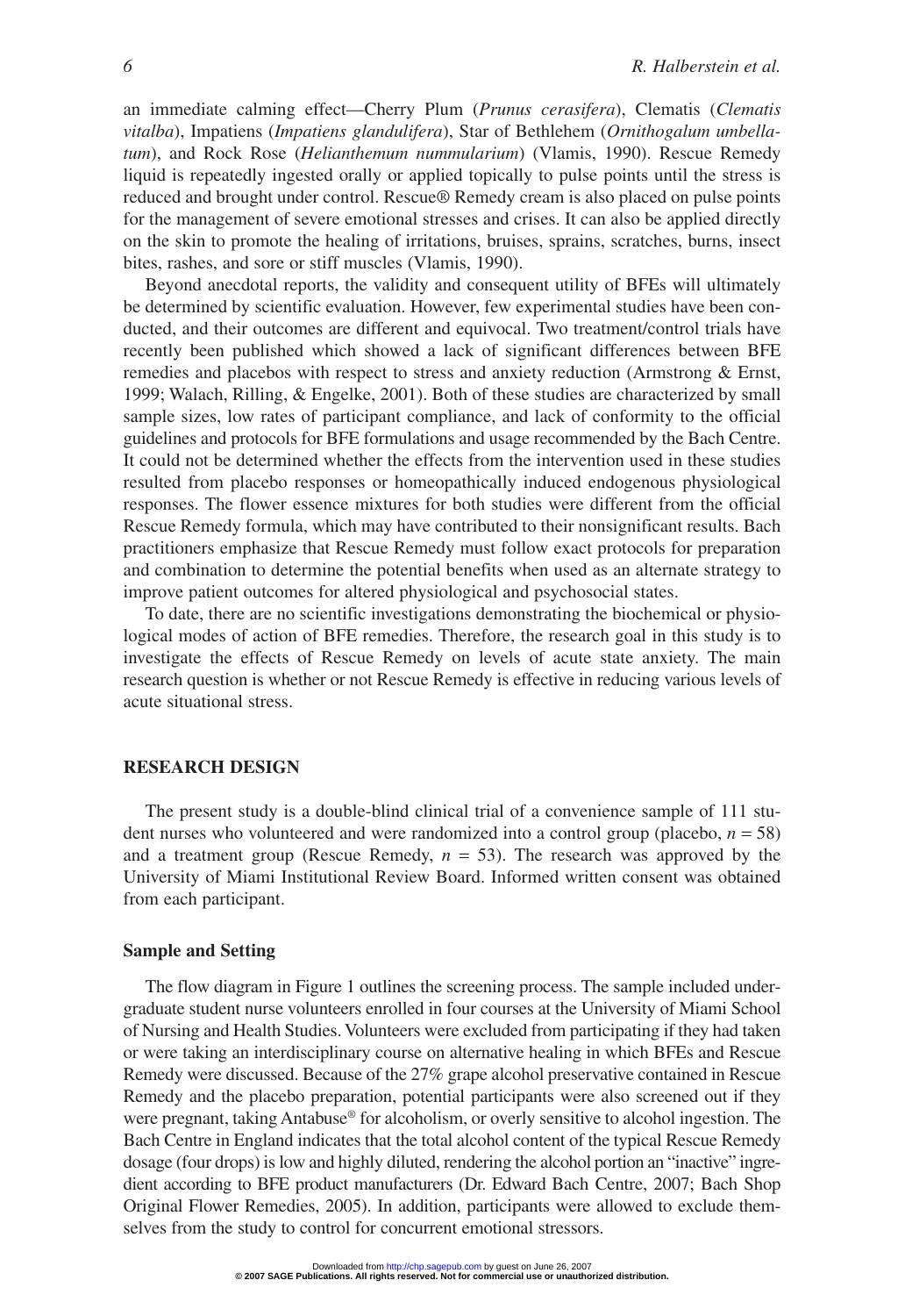

**Figure 1. Participant Enrollment Flow Diagram**

Data were collected during a period of two semesters in four classes with similar physical environments, under similar circumstances, and when no other tests, assignments, or other in-class exercises were scheduled. Participants received an overview of the study purpose and data collection process, as well as an explanation of potential risks and benefits and exclusion criteria.

The average age of participants was 25.6 years with a range of 18 to 49 years. As would be expected of a sample of undergraduate student nurses in the USA, the majority  $(91\%)$ were female. Of the participants, 75% were single, 20% were married, and 5% were divorced. In regard to race/ethnicity, 34% were Hispanic, 32% White non-Hispanic, 19% Caribbean, 7% African American, 5% Asian-Pacific, and 3% other. The most frequently reported religion was Catholic (49%), followed by 31% Protestant, 10% Christian, 2% Jewish, and 8% "other" or "none."

#### **METHOD**

#### **Preparation of Materials**

The Nelson Company donated the Rescue Remedy and placebo liquid used in the study. The grape alcohol placebo was identical to Rescue Remedy in appearance, smell, and taste. Both were manufactured in a facility licensed by the Medicines Control Agency of the United Kingdom. The Rescue Remedy used is the same as that available over the counter in the United States.

Computer-generated random numbers were affixed to 66 amber colored glass dropper bottles containing 10 ml of Rescue Remedy and to 66 identical bottles of placebo liquid.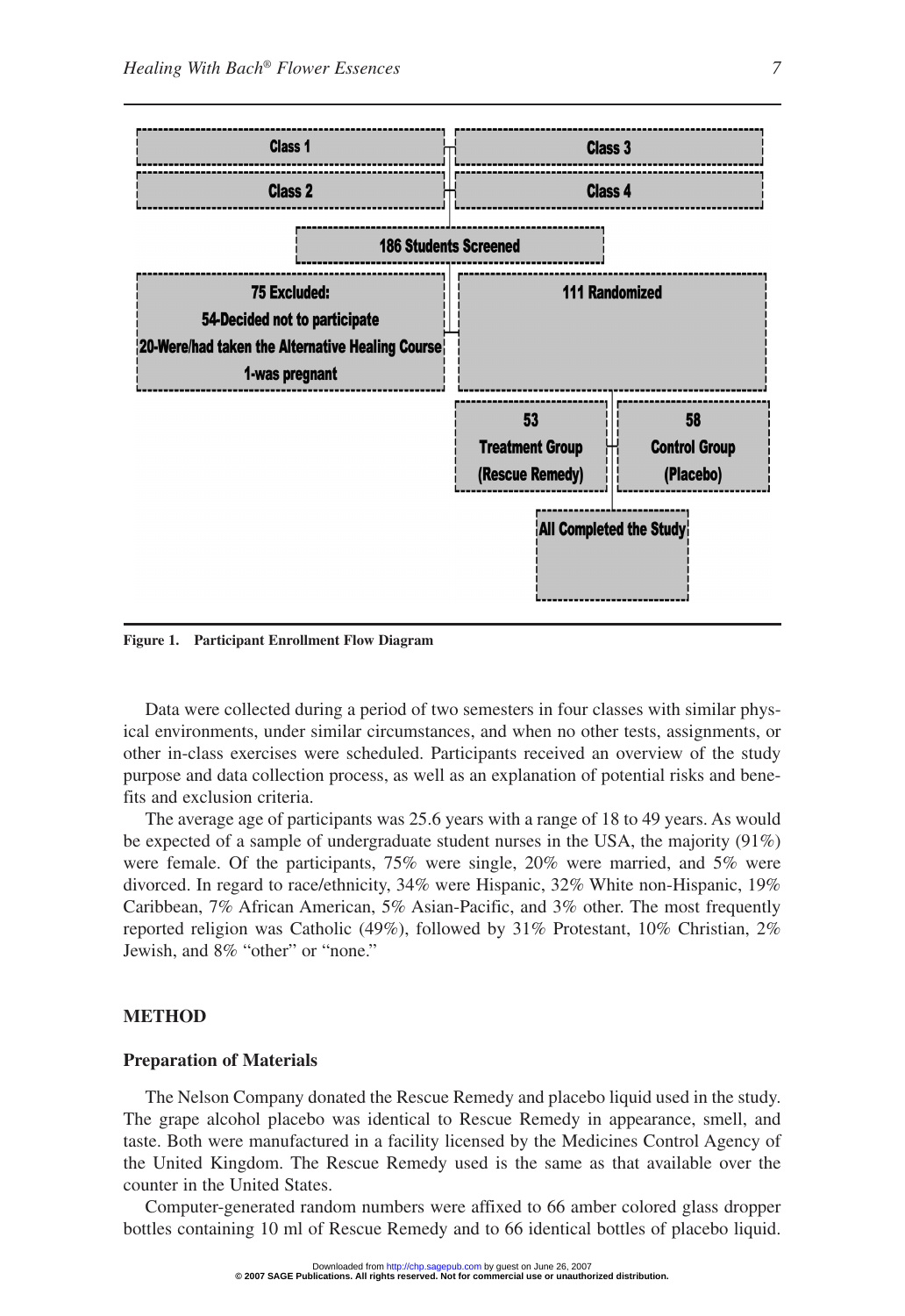The bottles were repackaged together in sequential order and kept in a secure place away from direct sunlight and heat until used. Each bottle was weighed at labeling and before and after use to help assess dosage compliance by participants.

#### **Instrumentation**

Participants were administered two questionnaires. One was a six-item sociodemographic survey designed to elicit baseline information on age, gender, marital status, race/ethnicity, and religion. The other was the State-Anxiety (S-Anxiety) subscale of the Spielberger (1983) State-Trait Anxiety Inventory (STAI) for Adults. The S-Anxiety subscale was used to measure the level of anxiety experienced by participants before (pretest) and after (posttest) the administration of Rescue Remedy or placebo. Established reliability (alpha = .93) indicates strong internal consistency (Spielberger, 1983). Mean anxiety scores for both males and females have demonstrated high construct validity when compared across groups under high stress and groups experiencing essentially normal or nonstressful situations (Spielberger, 1983). Recent studies have provided positive evidence in support of the reliability, validity, and internal consistency of the Spielberger instrument (Tsai et al., 2003).

#### **Data Collection**

When informed consent was received, course faculty administered a deception designed to increase the participants' level of anxiety. Students were told that there would be a surprise test at the end of the class period because of their poor performance on previous course assignments. After the deception, participants completed the sociodemographic and S-Anxiety self-evaluation (pretest) questionnaires. They were then given a bottle of Rescue Remedy (treatment group) or a placebo mixture (control group). Neither the participants nor the study personnel distributing the bottles knew which was Rescue Remedy or placebo. Every 20 min thereafter, participants were instructed to place four drops of the solution from their bottles onto their tongues. A total of five doses was administered and monitored by study personnel during the 3-hr class period. Participants completed the same S-Anxiety self-evaluation questionnaire 20 min after the final dose (posttest). They were then informed of the deception and exhibited considerable vocal and behavioral signs of relief that there would be no surprise test. Participants reported no adverse reactions to either Rescue Remedy or placebo.

#### **Statistical Methods**

Sociodemographic data and S-Anxiety pretest and posttest responses were entered into the SPSS version 10.0 for Windows®. An audit of data records confirmed a 100% accuracy rate for data entry. Statistical analyses included ANOVA, *t* tests, and ANCOVA to determine both group variances and differences across state anxiety levels. All test results were assessed at the .05 significance level. No adjustments were made for multiple subgroup comparisons (testing within anxiety levels).

#### **FINDINGS**

Independent samples *t* tests showed no significant differences ( $p < .05$ ) between the control and treatment groups on any demographic variable. The use of randomization in this double-blind design allowed for multiple comparisons.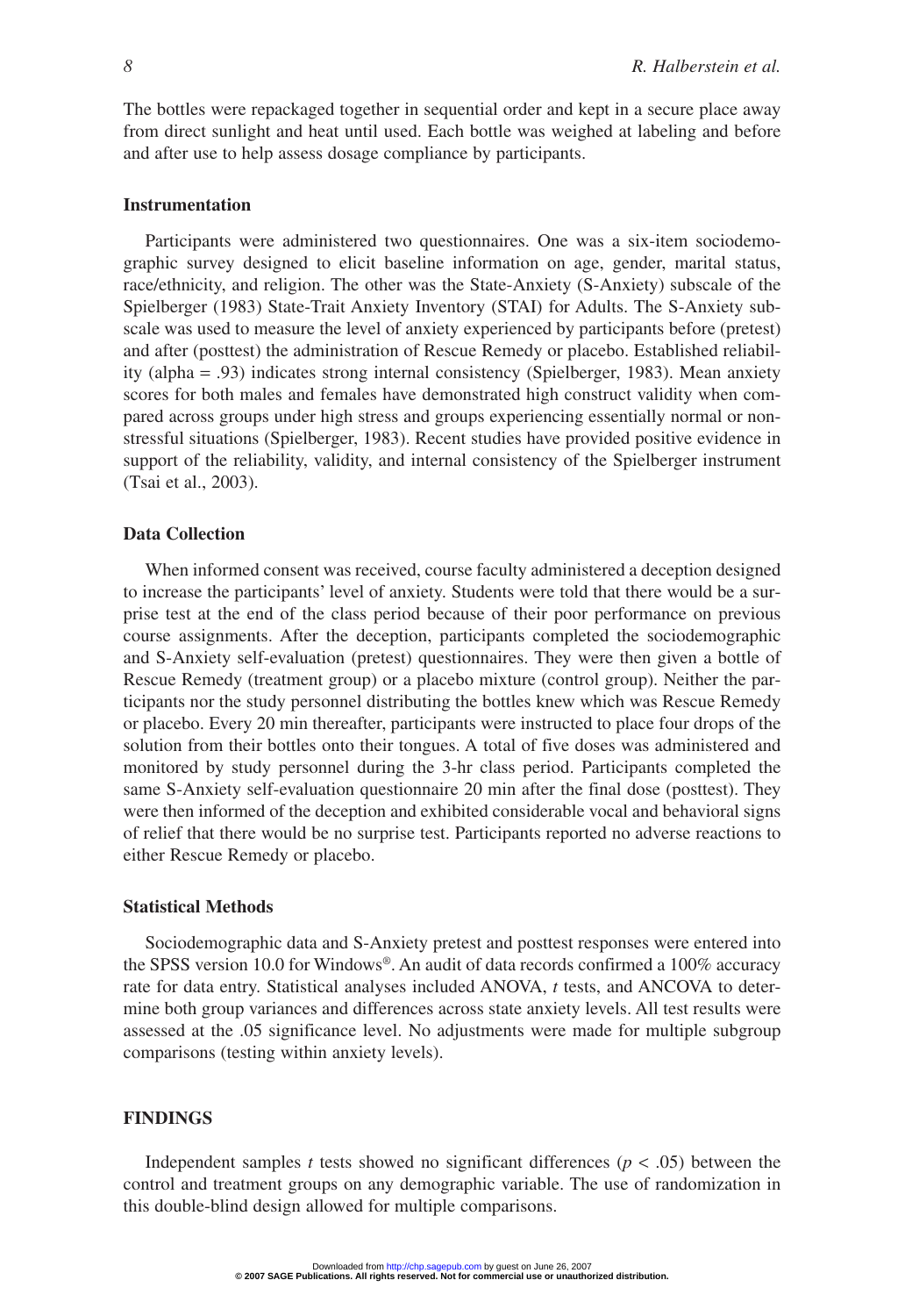|                          | Mean Score $(SD)$ |            |         |          |            |            |  |  |
|--------------------------|-------------------|------------|---------|----------|------------|------------|--|--|
|                          | Treatment         | Control    | Group 1 | Group 2  | Group 3    | Group 4    |  |  |
|                          | $(n = 53)$        | $(n = 58)$ | $(n=9)$ | $(n=21)$ | $(n = 35)$ | $(n = 46)$ |  |  |
| <b>Pretest S-Anxiety</b> | 2.2094            | 2.3370     | 1.9556  | 2.4643   | 2.4229     | 2.1412     |  |  |
|                          | (.6960)           | (.5813)    | (.5752) | (.6142)  | (.6316)    | (.6304)    |  |  |
| Posttest S-Anxiety       | 1.7661            | 1.9556     | 1.8722  | 1.9000   | 1.9657     | 1.7132     |  |  |
|                          | (.4508)           | (.5752)    | (.5118) | (.4108)  | (.5959)    | (.5535)    |  |  |

**TABLE 1. Mean Pretest and Posttest S-Anxiety Scores**

#### **Dosage Ingested**

Each bottle weighed 23 gm prior to the intervention. Postintervention bottle weights showed that 91% ( $n = 48$  out of 53) of the treatment group (Rescue Remedy) and 72%  $(n = 42$  out of 58) of the control group (placebo) bottles weighed 22 gm, indicating that 81% of participants (90 out of 111) ingested the equivalent of four drops each of the five times they were requested to dose. The remaining bottles weighed 21 gm, indicating that 21 (19%) participants (16 control and 5 treatment) ingested more than the dosage requested. However, the effect of the dosage variations on the posttest S-Anxiety scores was probably negligible. According to BFE practitioners, taking a dosage greater than that prescribed (e.g., more than four drops) does not potentiate or negate the therapeutic effects of Rescue Remedy or other BFEs (Hasnas, 1997; Howard, 1997; Nauman, 2000).

#### **Effect of Test Date**

A one-way ANOVA was conducted to determine if the test date had an effect on the pretest and posttest S-Anxiety scores, because data were collected in four different classes during a period of two semesters. A statistically significant difference  $(p < .05)$  was found between test dates of the classes ( $F = 2.792$ ,  $df = 3$ ,  $p = .044$ ). However, a comparison of pretest mean scores for each of the four classes sampled, shown in Table 1, indicates that the difference is likely attributed to the pretest S-Anxiety score of Group 1 (the first class from which data were collected), which had the lowest S-Anxiety mean score (1.96) of all groups. Groups 2, 3, and 4 (the second, third, and fourth sampled class sections) had higher pretest S-Anxiety mean scores—2.46, 2.42, and 2.14, respectively. The increase in S-anxiety mean scores from each subsequent sampled group would indicate that there was no communication between groups about the study or the deception.

#### **Pretest and Posttest S-Anxiety Scores**

Table 1 shows the mean and standard deviation on pretest and posttest S-Anxiety scores for the treatment and control groups, as well as for the four individual data collection groups. Despite the downward trend, an ANOVA for comparison of treatment and control group means pre- and postintervention revealed that the mean differences (2.21 vs. 2.34) for pretest scores were not statistically significant between the two groups,  $F(1,109) =$ 1.105, *p* > .05. No statistically significant difference was found in mean S-Anxiety scores postintervention between the treatment group (1.77) and the control group (1.96),  $F(1,109) = 1.930, p > .10.$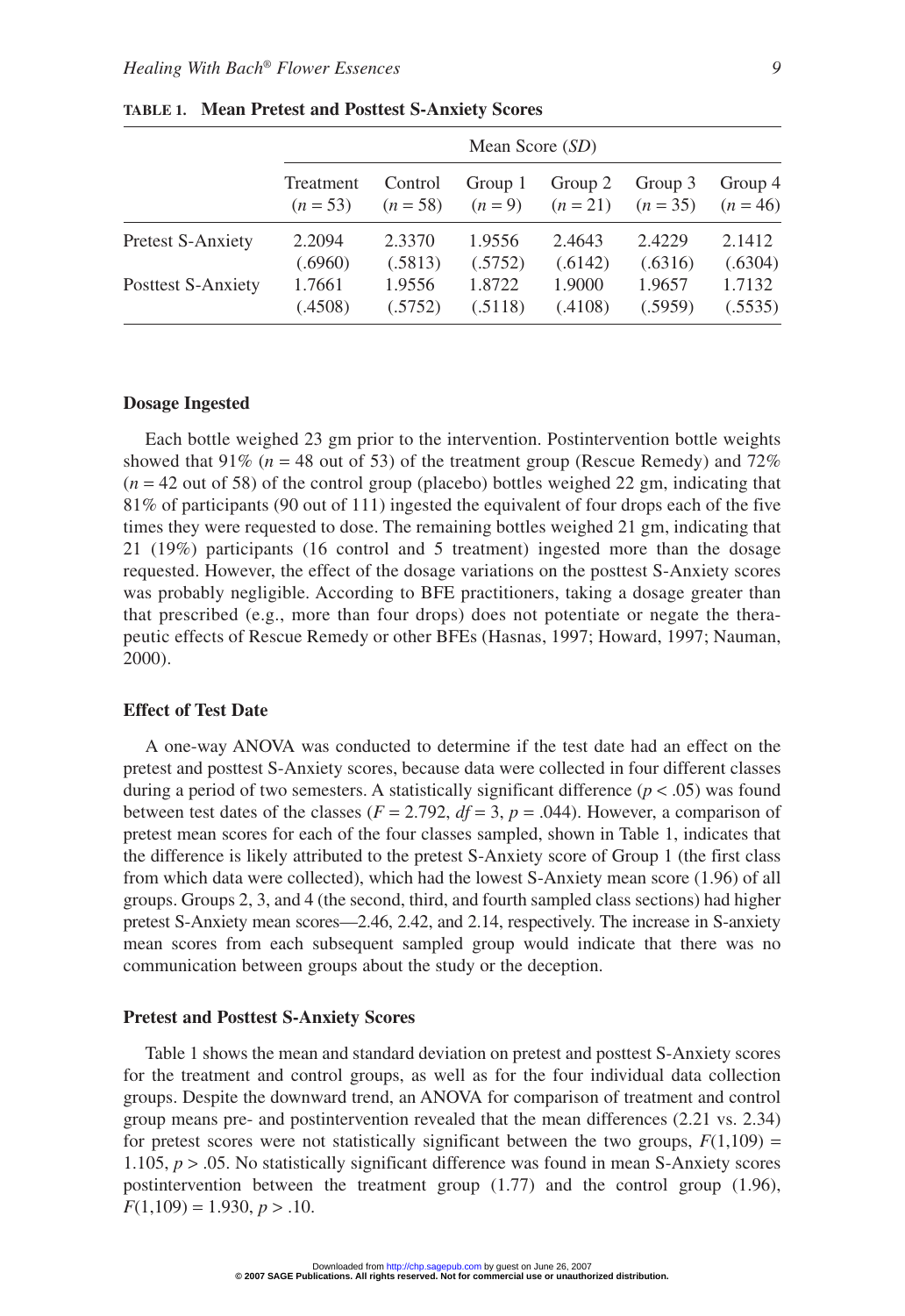| Category              | n  | Mean | t      | df | $\boldsymbol{p}$ |
|-----------------------|----|------|--------|----|------------------|
| <b>High S-Anxiety</b> |    |      |        |    |                  |
| Control               | 22 | 2.93 |        |    |                  |
| <b>Treatment</b>      | 17 | 3.02 | $-.77$ | 37 | .44              |
| Medium S-Anxiety      |    |      |        |    |                  |
| Control               | 34 | 2.02 |        |    |                  |
| Treatment             | 32 | 1.91 | 1.25   | 64 | .22              |
| Low S-Anxiety         |    |      |        |    |                  |
| Control               | 2  | 1.20 |        |    |                  |
| Treatment             | 4  | 1.19 | 1.27   | 4  | .91              |

**TABLE 2.** *t***-Test Analyses for Categorized Pre- and Posttest State-Anxiety Levels**

**TABLE 3. ANOVA Analysis of Categorized Pre- Versus Posttest State-Anxiety Levels**

| Category              | n              | Mean | SD  | F    | $\boldsymbol{p}$ | $\mathfrak{e}_S$ |
|-----------------------|----------------|------|-----|------|------------------|------------------|
| <b>High S-Anxiety</b> |                |      |     |      |                  |                  |
| Control               | 22             | 2.38 | .59 |      |                  |                  |
| Treatment             | 17             | 1.99 | .49 | 4.98 | $.03*$           | .12              |
| Medium S-Anxiety      |                |      |     |      |                  |                  |
| Control               | 34             | 1.65 | .42 |      |                  |                  |
| Treatment             | 32             | 1.71 | .38 | 0.41 | .53              | .01              |
| Low S-Anxiety         |                |      |     |      |                  |                  |
| Control               | $\mathfrak{2}$ | 1.15 | .21 |      |                  |                  |
| Treatment             | 4              | 1.26 | .29 | 0.23 | .66              | .06              |

 $*_{p}$  < .05.

#### **State of Anxiety**

To determine if the level of pretest anxiety affected the posttest S-Anxiety scores, the treatment and control groups were each categorized into high, medium, and low states of anxiety based on pretest S-Anxiety scores. The categories were derived from the mean scores of college students tested by Spielberger. Participants with a pretest S-Anxiety score at least 1 standard deviation above the mean were categorized as "high anxiety," those at least 1 standard deviation below the mean were categorized as "low anxiety," and the remaining were categorized as "medium anxiety."

Table 2 illustrates the categorization of study participants into high, medium, and low S-Anxiety states. Independent samples *t* tests indicated no statistically significant difference  $(p < .05)$  between the treatment and control groups by anxiety state on the pretest and posttest S-Anxiety scores.

An ANOVA performed on the treatment and control groups for each anxiety state (high, medium, low) revealed that only the high-state anxiety group showed a statistically significant difference in posttest scores along with a moderate effect size at  $p < .03$ ,  $t = 2.23$ , *df* = 37, *es* = .12 (see Table 3). Based on the level of anxiety, our results suggest that Rescue Remedy was effective in relieving high-anxiety states but had a relatively limited effect on medium and low states of anxiety. The ANCOVA analysis revealed statistical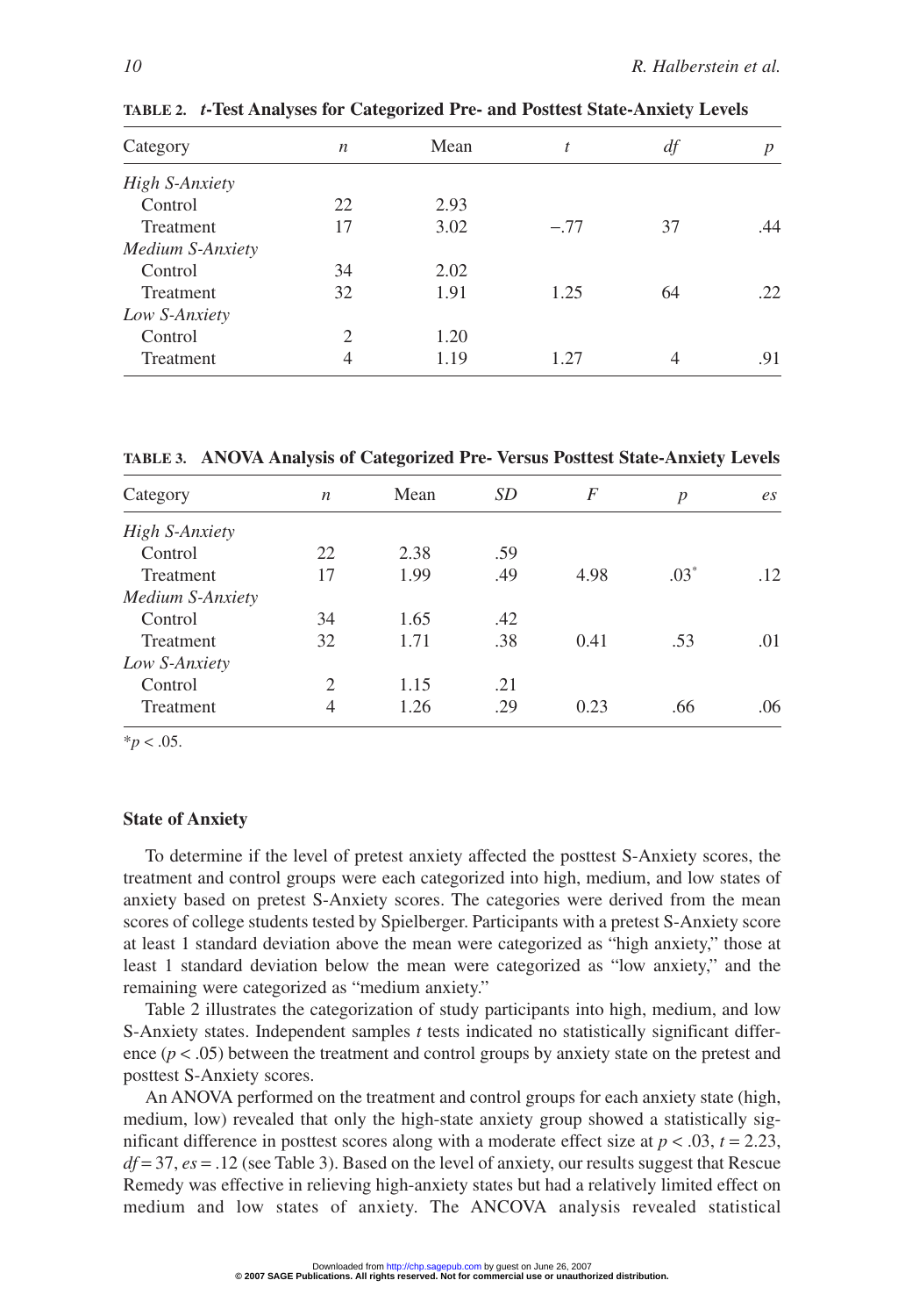significance in the treatment group using the pretest anxiety scores as the covariate,  $F(2,107) = 40.73$ ,  $df = 2$ ,  $p < .000$ , alpha coefficient  $\le .05$ .

#### **DISCUSSION**

The present study provides some research-based evidence in support of the recommendation of Rescue Remedy for the relief of acute situational stress for those with high degrees of anxiety. The findings have broader implications for the general practice of CAM by nurses and other health care providers. However, further scientific investigations are necessary to test the possible effectiveness of BFEs for different levels of emotional stress in a variety of settings.

To assess true situational anxiety, baseline state-anxiety levels were obtained postdeception. Scores on anxiety-level indicators in the present study exhibit downward trends throughout the testing period in both treatment and control groups. A question thus arises regarding the effectiveness of BFEs as compared with the placebo.

Recent literature reviews suggest that an average of 30% to 40% of placebo administrations are reported as efficacious in biomedical applications, and up to 70% of patients express satisfaction with such inert "medications" (Barnes, Powell-Griner, McFann, & Nahin, 2004; Cassileth, 1998; Rodgers, 2001). Past studies have already shown that gender, age, and ethnicity influence the placebo effect and the success of treatments in both traditional ethnomedical systems and biomedical settings (Halberstein, 2000; Kirsch, 2002; Moerman, 2000). Our findings suggest that BFEs may exert a therapeutic effect independent of placebo in individuals experiencing high levels of state anxiety. These findings are congruent with the specifically intended application of the Rescue Remedy formulation—the reduction and/or resolution of severe anxiety.

BFE Rescue Remedy may also be effective as an adjuvant therapy in other stressproducing clinical settings. Further research investigations should be conducted in acute care settings, such as emergency departments and outpatient psychiatric clinics. Research on the potential efficacy of BFEs, under the supervision of registered Bach Foundation practitioners, in managing high-anxiety states in major stress-producing areas would further scientific knowledge and enhance education among health care providers and consumers of available CAM modalities.

The present study has several limitations affecting its generalizability. The possibility of a Type II error cannot be ruled out because of the small sample size. The participants were overwhelmingly female, as were the participants in the Armstrong and Ernst (1999) and Walach et al. (2001) studies. There is no research-based evidence that the efficacy of Rescue Remedy varies depending on gender, but Armstrong and Ernst (1999) stated that male participants may have been slower than female participants to respond to heightened feelings of test anxiety. Participants in the present study and those in the study by Armstrong and Ernst (1999) and Walach et al. (2001) were young adult university students. The effects of Rescue Remedy on different age groups should be studied to help determine if its effects in stressful situations vary by age. The period of time over which the dosage was administered may not have been sufficient to verify the overall effects of Rescue Remedy on the treatment and control groups. BFE practitioners and others believe that the emotional rebalancing that results in the lowering of anxiety states likely occurs at different rates in different people (Ernst, 2001; Scheffer, 1988). Further research is therefore recommended to reevaluate the present finding of a consistent downward trend in the level of anxiety between treatment and control groups.

It is worth noting that other competing preparations marketed as "flower essences" may not conform to the precise Bach Centre formulas or preparation guidelines. Differences in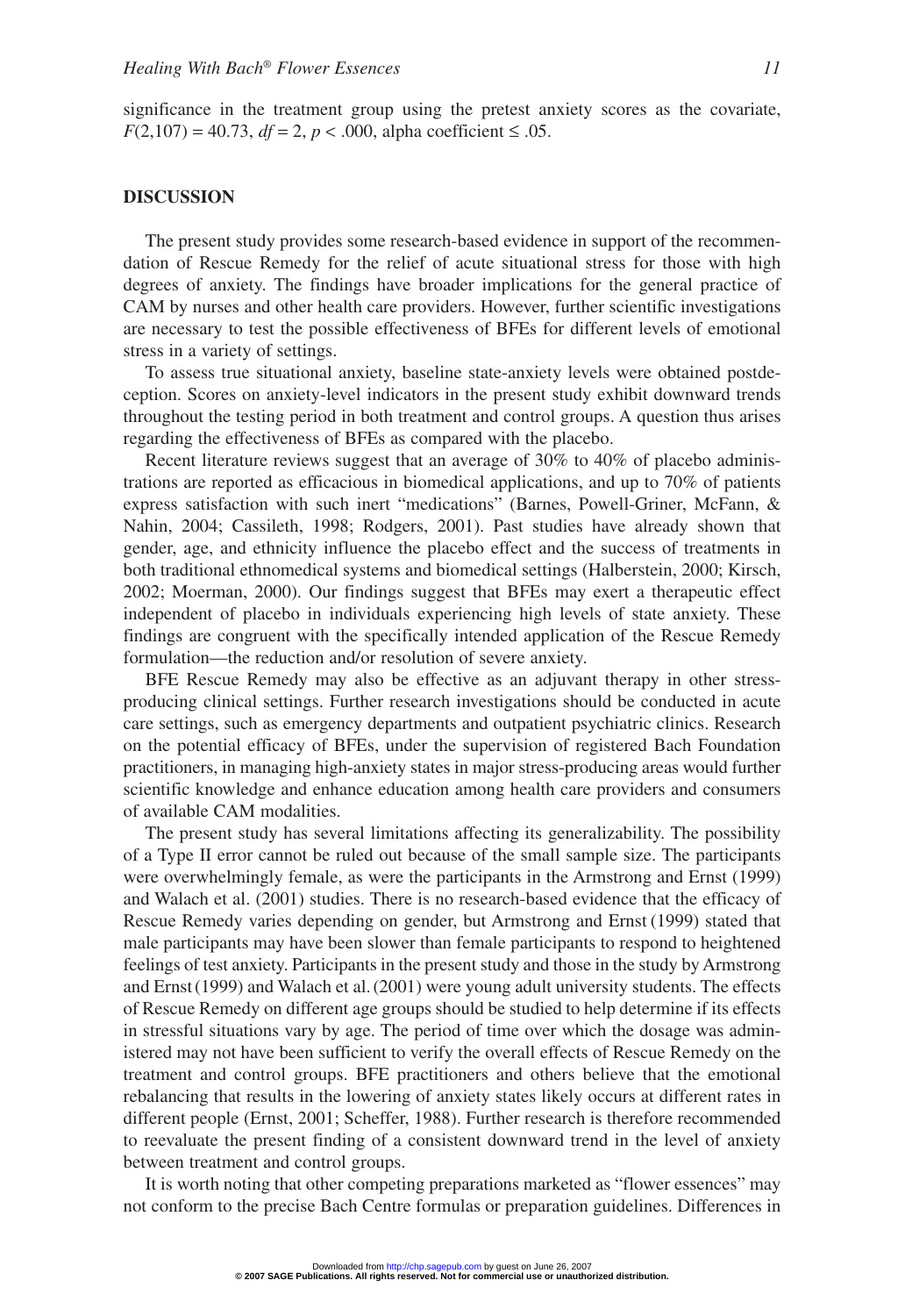products tested and marketed as variations of BFE Rescue Remedy are subject to the same potential problems as herbal and other botanical preparations that do not adhere to a standard growing, harvesting, and manufacturing process. Because of these variations, consumers cannot be sure that the product taken contains a standardized amount of raw plant material per unit of dosage. The purity, chemical quality, and potency of botanical products can be affected by processing methods, storage conditions, soil composition, time harvested, climate where grown, and part of the plant used (Huebscher, 2004; Micozzi & Meserole, 2006; Rotblatt & Ziment, 2002).

#### **CONCLUSIONS AND RECOMMENDATIONS**

Additional double-blind studies in other acute stress situations are recommended for further verification of the effectiveness of BFEs. The present study provides evidence in support of the potential biodynamic action of BFE remedies, particularly for the management of high levels of psychosocial stress.

Further research would help clarify the possible physiological effects of BFEs when used in conjunction with biomedical prescriptions and treatments. The potential synergistic interactions of BFEs with pharmaceutical drugs, for example, should be investigated by comparing the outcomes of standard prescription medications taken with and without BFEs. Additional studies are also recommended to compare the official Nelson BFEs against similar flower essence products with respect to differences in plants and specific parts used, types of soils involved, climatic variations, preparation procedures, equivalency in final ingredients, and dosage instructions.

The therapeutic application of diluted botanical products is conceptually rooted in a dual historical foundation of herbal medicine and homeopathy, both of which antedate BFEs. In contrast to magical, mystical, or religion-centered alternative healing methods, the BFE system is traditionally based on repeated observation and involves specific preparation procedures, combination formulas, and dosage schedules. In theory, BFEs serve to generate energy that restores a healthy balance and harmony when emotions are either blocked or overly stimulated, and further research is warranted to verify this concept.

BFEs, including Rescue Remedy, may represent a useful nontoxic approach in the management of situational anxiety experienced by patients in high-stress areas, such as critical care and in community-based health care settings. With additional analyses of the histories, methods, theoretical bases, potential side effects, and outcomes of alternative healing techniques, increased educational resources would become available to allow more accurate and efficient choices in health care.

#### **REFERENCES**

- American Institute of Homeopathy. (1979). *The homeopathic pharmacopoeia of the United States*. Falls Church, VA: Author.
- Armstrong, N. C., & Ernst, E. (1999). A randomised, double-blind, placebo-controlled trial of a Bach flower remedy. *Perfusion*, *12*, 440-446.
- Bach, E., & Wheeler, C. W. (1925). *Chronic disease: A working hypothesis*. London: H. K. Lewis.
- Bach Shop Original Flower Remedies. (2005). *Where do the original Bach flower remedies come from?* Retrieved January 28, 2007, from http://www.bachshop.co.uk/ catalog/index.php/cPath/35
- Ball, S. (2000). *Bach flower remedies*. Lincolnwood, IL: NTC/Contemporary Publishers.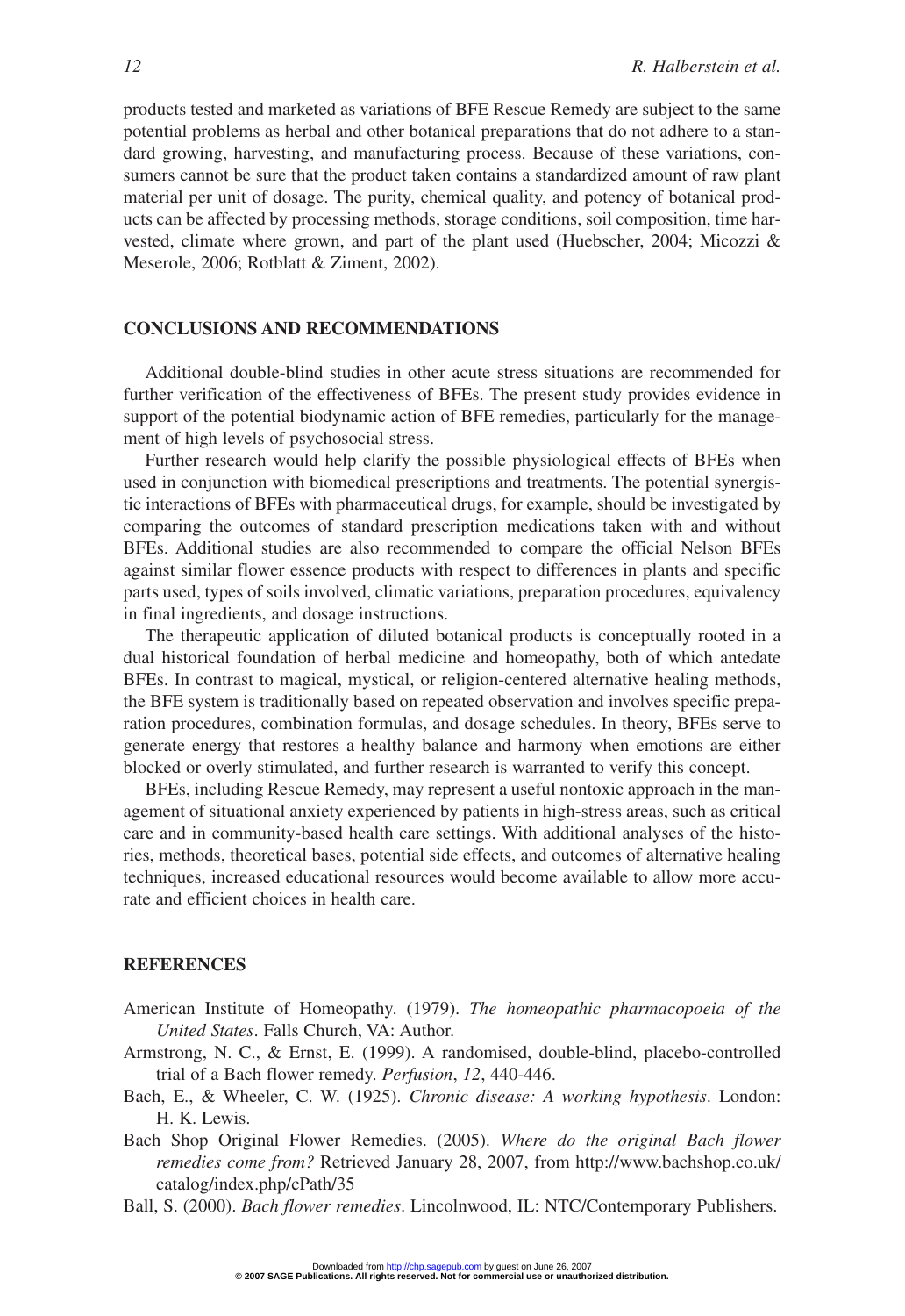- Barnard, J. (2001). *A guide to Bach flower remedies*. Saffron Walden, Essex, UK: C. W. Daniel.
- Barnes, P., Powell-Griner, E., McFann, K., & Nahin, R. (2004). Complementary and alternative medicine use among adults: United States, 2002. *Seminars in Integrative Medicine*, *2*, 54-71.
- British Association of Homeopathic Manufacturers Scientific Committee. (1999). *British homeopathic pharmacopoeia*. Rutland, UK: Author.
- Cassileth, B. R. (1998). *The alternative medicine handbook*. New York: Norton.
- Chancellor, P. M. (2000). *Illustrated handbook of the Bach flower remedies*. Saffron Walden, Essex, UK: C. W. Daniel.
- Dr. Edward Bach Centre. (2007). *Frequently-asked questions*. Retrieved January 28, 2007, from http://www.bachcentre.com/centre/faq.htm.
- Ernst, E. (Ed.). (2001). *The desktop guide to complementary and alternative medicine: An evidence-based approach*. St. Louis, MO: C. V. Mosby.
- Halberstein, R. A. (2000). Gender differences in herbal practices related to blood pressure: Some examples from the Caribbean. *Journal of Caribbean Studies*, *15*, 39-60.
- Hasnas, R. (1997). *Pocket guide to Bach flower essences*. Freedom, CA: Crossing.
- Howard, J. (1994). *Bach flower remedies for women*. Saffron Walden, Essex, UK: C. W. Daniel.
- Howard, J. (1997). *The Bach flower remedies step by step*. Saffron Walden, Essex, UK: C. W. Daniel.
- Huebscher, R. (2004). Biologic-based therapies. In R. Huebscher & P. A. Shuler (Eds.), *Natural, alternative, and complementary healthcare practices* (pp. 788-803). St. Louis, MO: C. V. Mosby.
- Kirsch, I. (2002). The placebo effect in complementary medicine. In G. Lewith, W. Jonas, & H. Walach (Eds.), *Clinical research in complementary therapies* (pp. 129-138). New York: Churchill Livingstone.
- Lindquist, R., Tracy, M. F., Savik, K., & Watanuki, S. (2005). Regional use of complementary and alternative therapies by critical care nurses. *Critical Care Nurse*, *25(2)*, 63-75.
- Masi, M. P. (2003). Bach flower therapy in the treatment of chronic major depressive disorder. *Alternative Therapies*, *9*, 108-112.
- Micozzi, M. S., & Meserole, L. (2006). Herbal medicine. In M. S. Micozzi (Ed.), *Fundamentals of complementary and integrative medicine* (3rd ed., pp. 164-180). St. Louis, MO: Saunders.
- Moerman, D. E. (2000). Cultural variations in the placebo effect: Ulcers, anxiety, and blood pressure. *Medical Anthropology Quarterly*, *14*, 51-72.
- Nauman, E. (2000). Flower essences. In D. W. Novey (Ed.), *Clinician's complete reference to complementary and alternative medicine* (pp. 535-544). St. Louis, MO: C. V. Mosby.
- Rodgers, D. (2001). Mind-body interventions. In M. S. Micozzi (Ed.), *Fundamentals of complementary and alternative medicine* (2nd ed., pp. 215-229). New York: Churchill Livingstone.
- Rotblatt, M., & Ziment, I. (2002). *Evidence-based herbal medicine*. Philadelphia: Hanley & Belfus.
- Scheffer, M. (1988). *Bach flower therapy: Theory and practice*. Rochester, VT: Healing Arts Press.
- Scheffer, M. (2001). *The encyclopedia of Bach flower therapy* (2nd ed.). Rochester, VT: Healing Arts Press.
- Sirkin, A. (2001). Fibromyalgia falls to flowers. *Alternative Medicine*, 39, 76-85.
- Sirkin, A. (2002). Flower essences. In L. Trivieri & J. Anderson (Eds.), *Alternative medicine: The definitive guide* (pp. 237-244). Berkeley, CA: Celestial Arts Publishers.